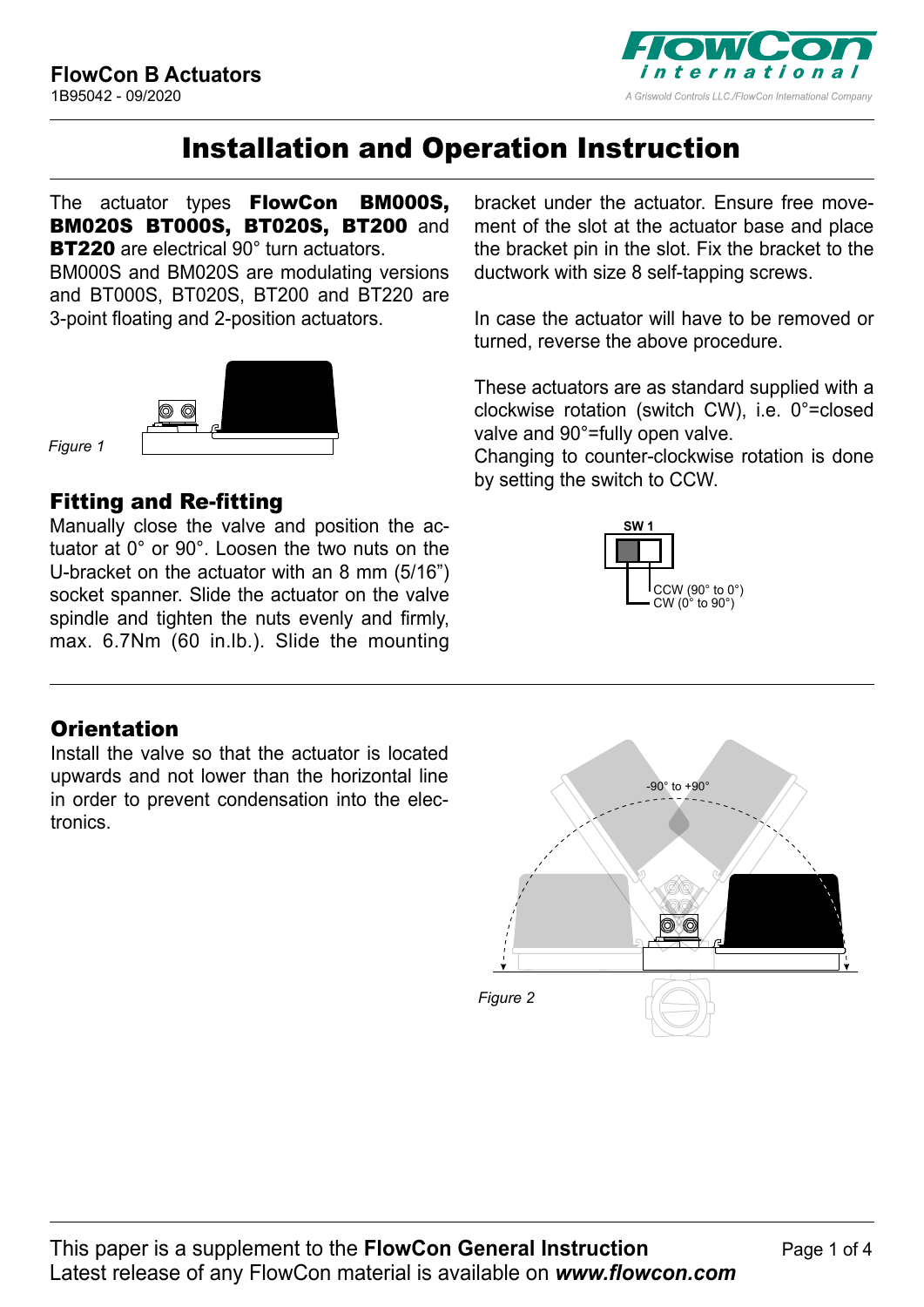

## **Wiring**

Remove the actuator cover by loosening the cover screw with a small Phillips screwdriver and connect wires according to below wiring diagrams.

### FlowCon B (analog)

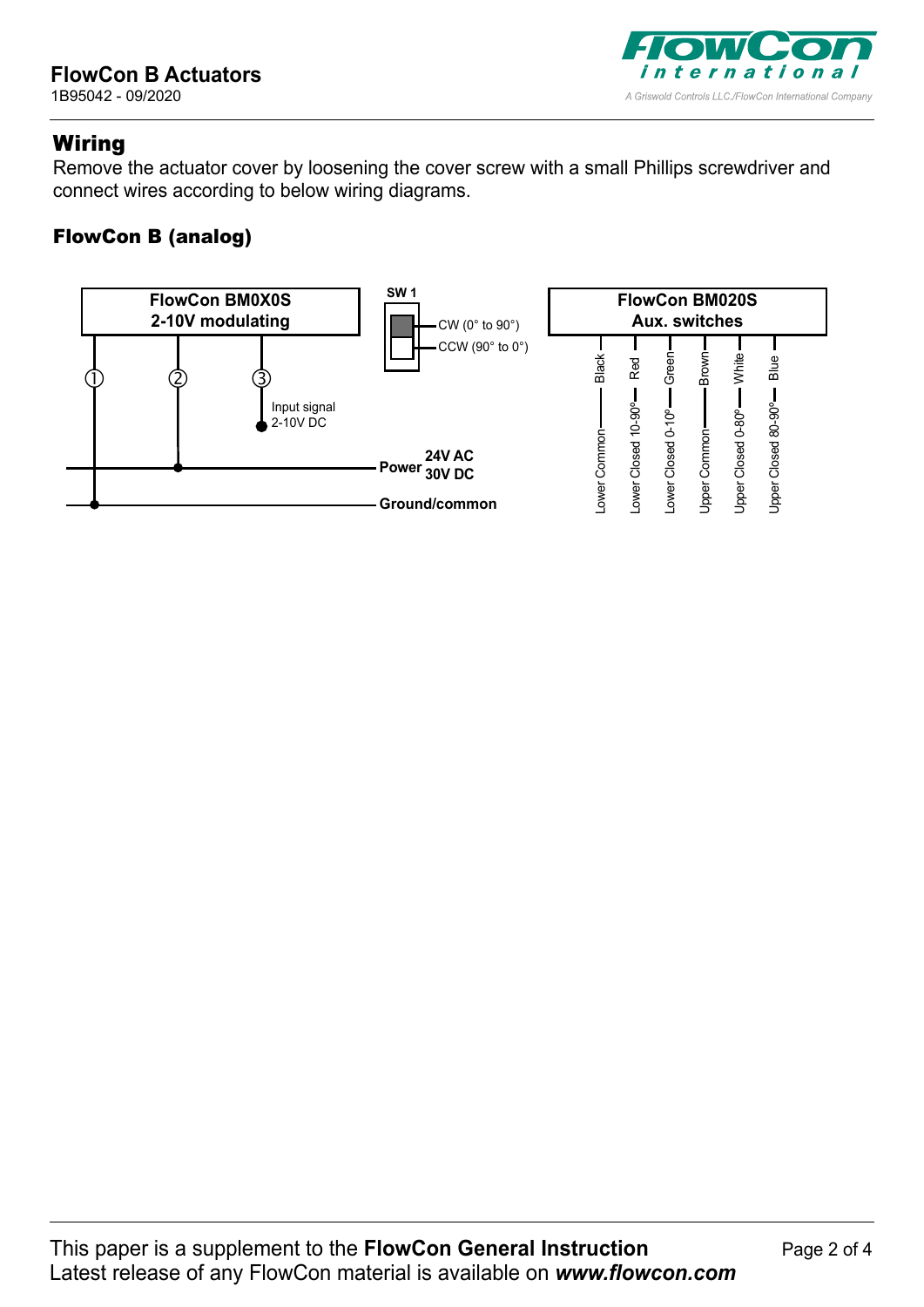# **FlowCon B Actuators**

1B95042 - 09/2020



### FlowCon B (digital)